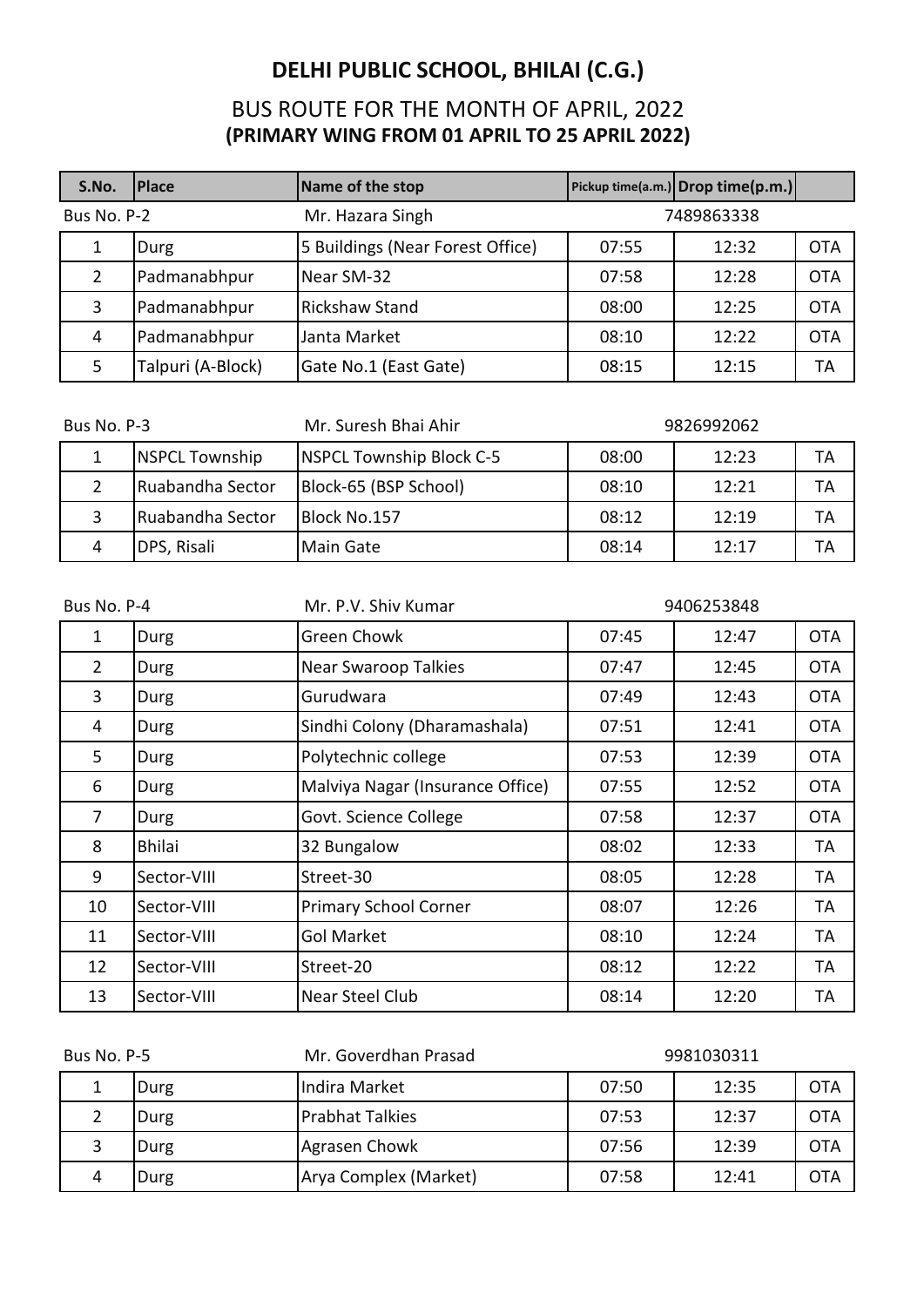| S.No.          | <b>Place</b>            | Name of the stop                   |       | Pickup time(a.m.) Drop time(p.m.) |            |
|----------------|-------------------------|------------------------------------|-------|-----------------------------------|------------|
| Bus No. P-6    |                         | Mr. Prahlad Kr. Sahu               |       | 9425569955                        |            |
| 1              | <b>Borsi</b>            | Near Sheetla Mandir                | 07:43 | 12:22                             | <b>OTA</b> |
| $\overline{2}$ | <b>Borsi</b>            | Near C.G.H.B. Office (Market)      | 07:45 | 12:24                             | <b>OTA</b> |
| 3              | <b>Borsi</b>            | <b>Agrawal Provision Store</b>     | 07:47 | 12:26                             | <b>OTA</b> |
| 4              | <b>Borsi</b>            | Hello Point (Chehak STD)           | 07:49 | 12:28                             | <b>OTA</b> |
| 5              | <b>Borsi</b>            | Near Patwari Office                | 07:51 | 12:30                             | <b>OTA</b> |
| 6              | <b>Borsi</b>            | Ganapati Vihar Main Gate           | 07:53 | 12:32                             | <b>OTA</b> |
| $\overline{7}$ | <b>Borsi</b>            | Vardan Parisar (Chowk)             | 07:56 | 12:35                             | <b>OTA</b> |
| 8              | <b>Vivekanand Nagar</b> | Near Mr. Ghosh's Residence         | 07:59 | 12:37                             | <b>OTA</b> |
| 9              | Vivekanand Nagar        | H.P. Gas                           | 08:01 | 12:40                             | <b>OTA</b> |
| 10             | Adarsh Nagar            | Maharaja Chowk (Near Payal's Res.) | 08:03 | 12:42                             | <b>OTA</b> |
| 11             | Adarsh Nagar            | Near Lakhshya I.I.T.               | 08:05 | 12:44                             | <b>OTA</b> |
| 12             | Potiakala               | Rishabh Prime City                 | 08:07 | 12:47                             | <b>OTA</b> |
| 13             | <b>Adarsh Nagar</b>     | Jugnu Dera                         | 08:09 | 12:50                             | <b>OTA</b> |
| 14             | Adarsh Nagar            | Madariya Complex                   | 08:11 | 12:52                             | <b>OTA</b> |

| Bus No. P-7    |                   | Mr. Ghanshyam Verma        |       | 6263391405 |            |
|----------------|-------------------|----------------------------|-------|------------|------------|
| 1              | Kohka Road        | Shahid Bhagat Singh Chowk  | 07:45 | 12:51      | <b>OTA</b> |
| $\overline{2}$ | Anandpuram        | Near Milestone school      | 07:47 | 12:49      | <b>OTA</b> |
| 3              | Anandpuram        | <b>Kuber Enclave</b>       | 07:49 | 12:47      | <b>OTA</b> |
| 4              | Smriti Nagar      | Near Mittal Hospital       | 07:51 | 12:45      | <b>OTA</b> |
| 5              | Smriti Nagar      | <b>CHPL</b>                | 07:53 | 12:43      | <b>OTA</b> |
| 6              | <b>Model Town</b> | Surya Apartments           | 07:55 | 12:41      | <b>OTA</b> |
| 7              | Model Town        | Near Shivaji Chowk         | 07:57 | 12:39      | <b>OTA</b> |
| 8              | Nehru Nagar(E)    | Near Mr. Perti's Residence | 07:59 | 12:37      | <b>OTA</b> |
| 9              | Nehru Nagar(E)    | Block No.28/1              | 08:01 | 12:35      | <b>OTA</b> |
| 10             | Nehru Nagar(E)    | <b>Block No.13/20</b>      | 08:03 | 12:33      | <b>OTA</b> |
| 11             | Nehru Nagar(E)    | Block No.12/2              | 08:05 | 12:31      | <b>OTA</b> |
| 12             | Nehru Nagar(E)    | <b>Bungalow No.30</b>      | 08:07 | 12:29      | <b>OTA</b> |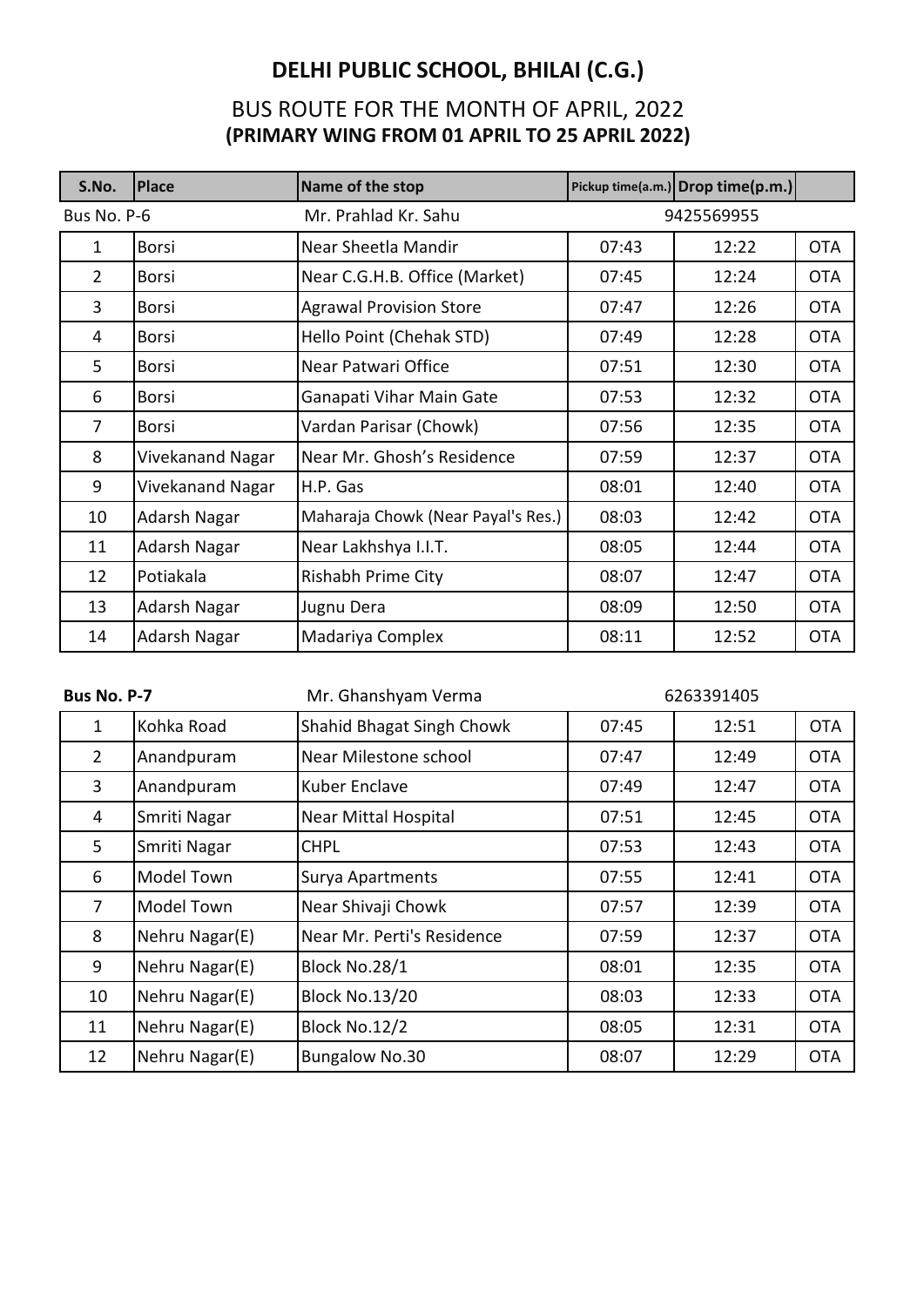| S.No.          | <b>Place</b> | Name of the stop                   |       | Pickup time(a.m.) Drop time(p.m.) |            |
|----------------|--------------|------------------------------------|-------|-----------------------------------|------------|
| Bus No. P-8    |              | Mr. Ramsushil Upadhyaya            |       | 9713563200                        |            |
| $\mathbf{1}$   | Chauhan Town | Market                             | 07:45 | 12:32                             | <b>OTA</b> |
| $\overline{2}$ | Junwani      | Main Gate, Chauhan Town            | 07:47 | 12:34                             | <b>OTA</b> |
| 3              | Junwani      | Petrol Pump                        | 07:49 | 12:36                             | <b>OTA</b> |
| 4              | Surya Vihar  | Main Gate                          | 07:52 | 12:40                             | <b>OTA</b> |
| 5              | Sector-VII   | Officers' Colony                   | 08:02 | 12:35                             | TA         |
| 6              | Sector-VII   | <b>Street: Avenue-B</b>            | 08:04 | 12:33                             | TA         |
| $\overline{7}$ | Sector-VII   | Market (BSP Stop)                  | 08:06 | 12:31                             | TA         |
| 8              | Sector-VII   | <b>Water Tank</b>                  | 08:08 | 12:29                             | <b>TA</b>  |
| 9              |              | Street-36 (on Central Avenue Road) | 08:10 | 12:26                             |            |
|                | Sector-X     | (Near Radhaswamy Satsang Vyas)     |       |                                   | TA         |
| 10             | Sector-X     | Street-3                           | 08:12 | 12:24                             | TA         |
| 11             | Sector-X     | Street-7                           | 08:14 | 12:22                             | TA         |
| 12             | Sectpr-X     | Street-12                          | 08:15 | 12:20                             | TA         |
| 13             | Sector-X     | Street-16                          | 08:17 | 12:18                             | TA         |

| Bus No.P-11    |                   | Mr. D.R. Sahu                 |       | 9425566274 |    |
|----------------|-------------------|-------------------------------|-------|------------|----|
| 1              | Talpuri (B-Block) | Main Gate (Borsi Road)        | 07:50 | 12:20      | TА |
| $\overline{2}$ | Talpuri (A-Block) | Gate No.2 (West Gate)         | 07:52 | 12:22      | TА |
| 3              | Sector-VIII       | Street-54                     | 07:58 | 12:25      | TА |
| 4              | Sector-VIII       | Police Post                   | 08:00 | 12:27      | TА |
| 5              | Sector-IX         | Street-22                     | 08:02 | 12:29      | TА |
| 6              | Sector-IX         | SPA (Near Cross St. No.4)     | 08:04 | 12:31      | TА |
| 7              | Sector-IX         | Near Dr. Khurana's Res. (SPA) | 08:06 | 12:33      | TА |
| 8              | Sector-IX         | Maintenance Office            | 08:04 | 12:35      | TА |
| 9              | Sector-IX         | Street-28                     | 08:06 | 12:37      | TА |
| 10             | Sector-IX         | Street-2                      | 08:08 | 12:39      | TА |
| 11             | Sector-IX         | Block No.3, NPA               | 08:10 | 12:41      | TA |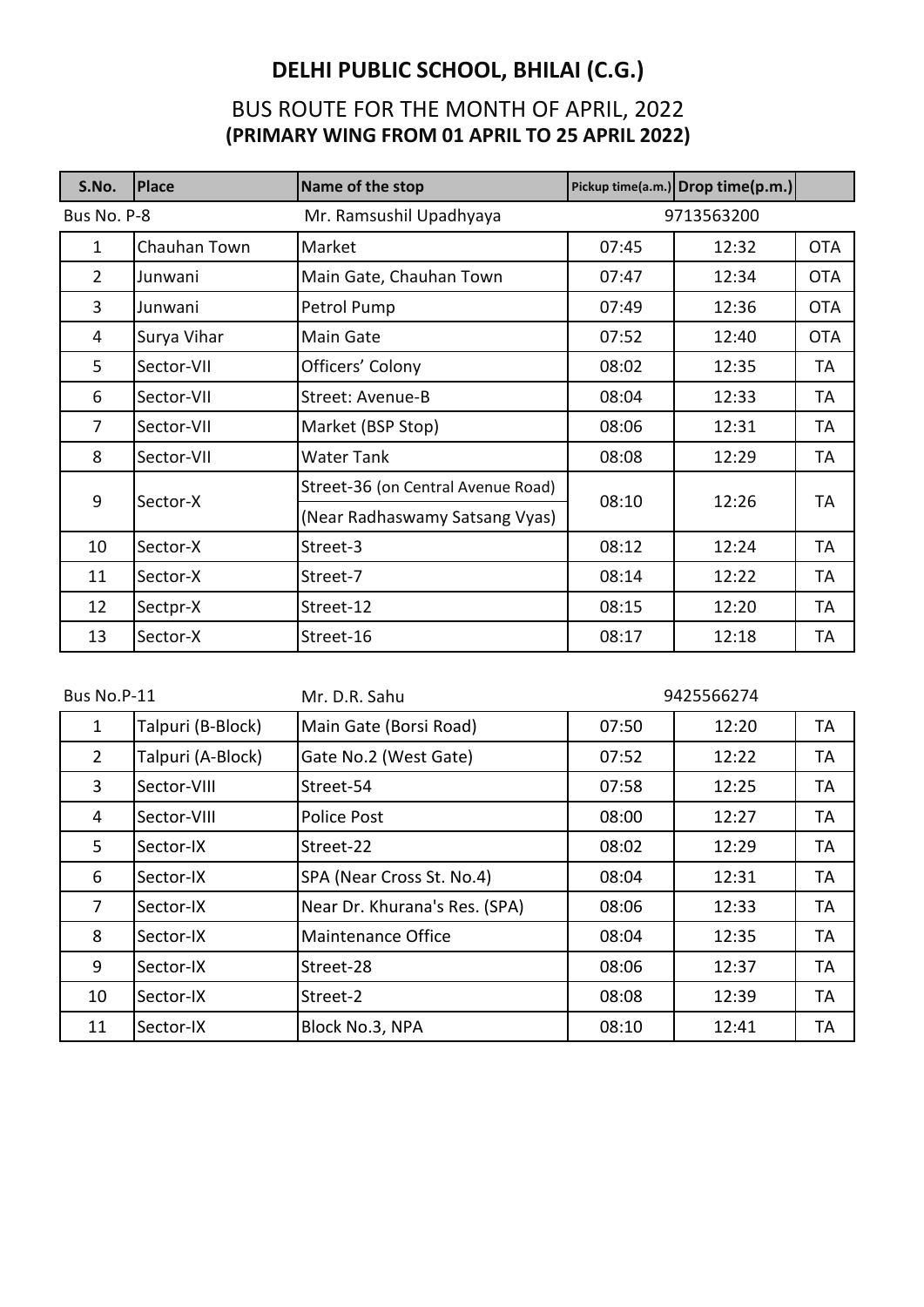| S.No.               | <b>Place</b> | Name of the stop       |       | Pickup time(a.m.) Drop time(p.m.) |           |
|---------------------|--------------|------------------------|-------|-----------------------------------|-----------|
| <b>Bus No. P-12</b> |              | Mr. Arjun Bag          |       | 8305505347                        |           |
| 1                   | Sector-II    | Near Ispat Club        | 07:45 | 12:46                             | TA        |
| $\overline{2}$      | Sector-II    | Near Vivekanand School | 07:47 | 12:44                             | TA        |
| 3                   | Sector-II    | Street-6               | 07:49 | 12:42                             | <b>TA</b> |
| 4                   | Sector-II    | Street-2 (1st Corner)  | 07:51 | 12:40                             | TA        |
| 5                   | Sector-II    | Street-23              | 07:53 | 12:38                             | TA        |
| 6                   | Sector-II    | Maintenance Office     | 07:55 | 12:36                             | TA        |
| 8                   | Sector-VI    | <b>MGM School</b>      | 07:57 | 12:34                             | TA        |
| $\overline{7}$      | Sector-VI    | Water Tank             | 07:59 | 12:32                             | TA        |
| 9                   | Sector-VI    | Canara Bank            | 08:01 | 12:30                             | TA        |
| 10                  | Sector-VI    | Street-33              | 08:03 | 12:28                             | TA        |
| 11                  | Sector-VI    | Avenue-D               | 08:05 | 12:26                             | TA        |
| 12                  | Sector-V     | Balaji Mandir          | 08:07 | 12:24                             | TA        |
| 13                  | Sector-V     | <b>BSP Market</b>      | 08:09 | 12:22                             | TA        |
| 14                  | Sector-V     | Street-16              | 08:11 | 12:20                             | TA        |
| 15                  | Sector-V     | Street-22              | 08:13 | 12:18                             | TA        |

| <b>Bus No. P-13</b> |                          | Mr. Ajay Maske                                        | 9424131593 |       |            |
|---------------------|--------------------------|-------------------------------------------------------|------------|-------|------------|
| 1                   | Sunder Nagar             | Utsav Bhawan                                          | 07:40      | 12:48 | <b>OTA</b> |
| $\overline{2}$      | Sunder Nagar             | Arts & Commerce College                               | 07:42      | 12:44 | <b>OTA</b> |
| 3                   | Jawahar Nagar            | Near Petrol Pump                                      | 07:44      | 12:42 | <b>OTA</b> |
| 4                   | Kailash Nagar            | Kalibadi & SBI                                        | 07:47      | 12:40 | <b>OTA</b> |
| 5                   | <b>Industrial Estate</b> | Chhawni Chowk                                         | 07:49      | 12:37 | <b>OTA</b> |
| 6                   | Power House              | Dena Bank                                             | 07:54      | 12:32 | <b>OTA</b> |
| 7                   | Power House              | Power House Chowk                                     | 07:56      | 12:30 | <b>OTA</b> |
| 8                   | Sector-IV                | Street-38                                             | 08:00      | 12:28 | TA         |
| 9                   | Sector-IV                | Mahila Samaj                                          | 08:02      | 12:26 | TA         |
| 10                  | Sector-IV                | <b>Water Tank</b>                                     | 08:04      | 12:24 | TA         |
| 11                  | Sector-IV                | Boria Mkt. Corner (Near BSP Sr.Sec. School<br>Corner) | 08:06      | 12:22 | TA         |
| 12                  | Sector-IV                | <b>Near BSP EMMS</b>                                  | 08:08      | 12:20 | TA         |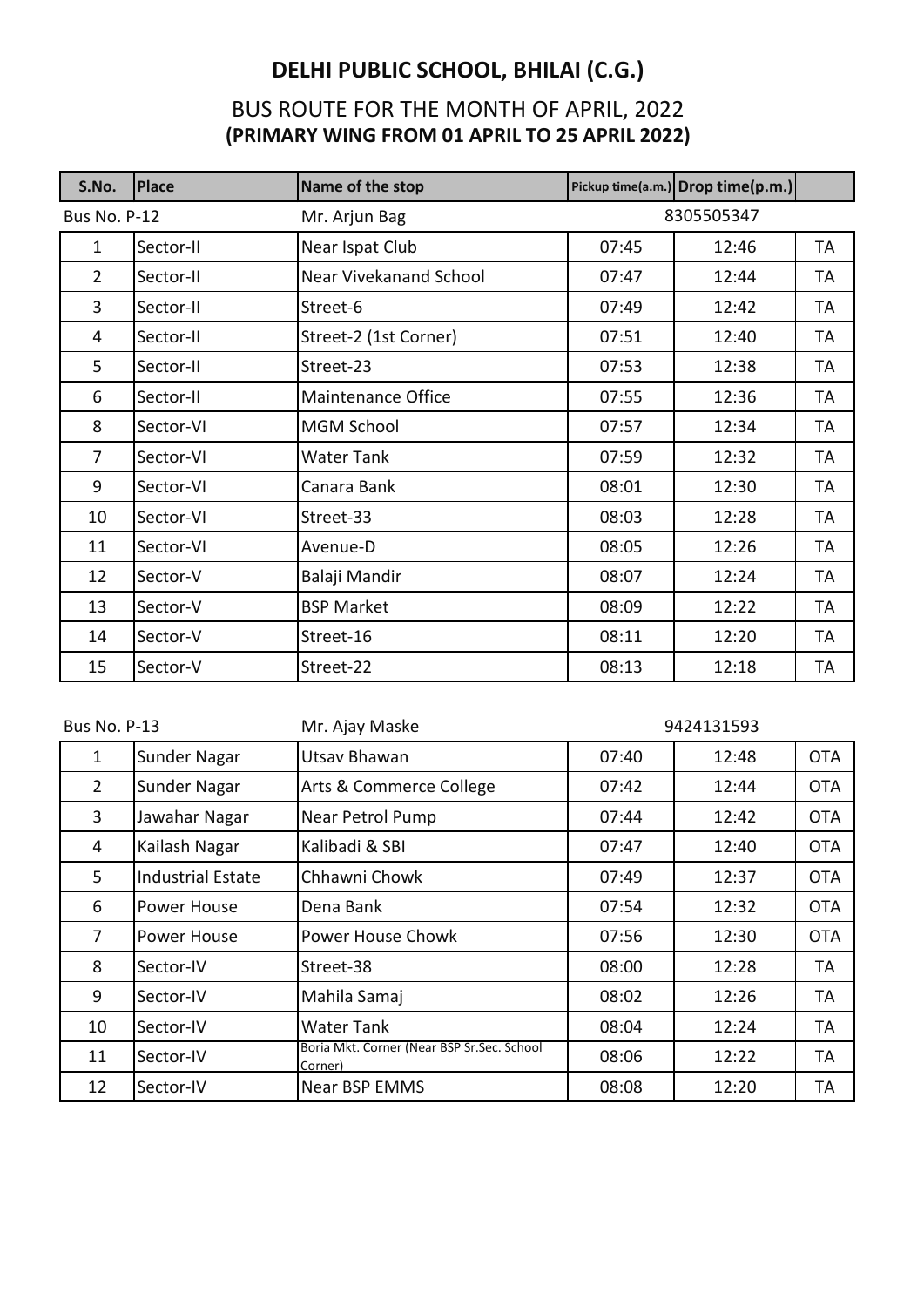| S.No.               | <b>Place</b>              | Name of the stop                  |       | Pickup time(a.m.) Drop time(p.m.) |            |
|---------------------|---------------------------|-----------------------------------|-------|-----------------------------------|------------|
| <b>Bus No. P-14</b> |                           | Mr. Rohtash                       |       | 7987766977                        |            |
| 1                   | Nehru Nagar(W)            | Water Tank                        | 07:45 | 12:38                             | <b>OTA</b> |
| $\overline{2}$      | Nehru Nagar(W)            | Block No.27/4                     | 07:47 | 12:36                             | <b>OTA</b> |
| 3                   | Nehru Nagar(W)            | Block No.44/5                     | 07:49 | 12:34                             | <b>OTA</b> |
| 4                   | Nehru Nagar               | Opposite Krishna Public School    | 07:51 | 12:32                             | <b>OTA</b> |
| 5                   | Nehru Nagar               | Dr. Wakodkar's Residence          | 07:53 | 12:30                             | <b>OTA</b> |
| 6                   | Nehru Nagar               | Dr. Kothari's Res.(Agrasen Chowk) | 07:55 | 12:27                             | <b>OTA</b> |
| $\overline{7}$      | Priyadarshini Parisar (W) | <b>Near Dillon Hotel</b>          | 07:57 | 12:25                             | <b>OTA</b> |
| 8                   | Sector-VI                 | <b>Rest House</b>                 | 07:59 | 11:22                             | TA         |
| 9                   | Sector-VI                 | Street-67                         | 08:01 | 12:19                             | TA         |
| 10                  | Sector-VI                 | E-Market (Near Mandir)            | 08:03 | 11:18                             | <b>TA</b>  |
| 11                  | Sector-VII                | In front of YMCA                  | 08:05 | 12:22                             | TA         |
| 12                  | Sector-VI                 | Near Gayatri Mandir               | 08:07 | 12:20                             | TA         |
| 13                  | Sector-X                  | Street-10 (Near New Civic Centre) | 08:09 | 12:18                             | TA         |

| <b>Bus No. P-15</b> |                     | Mr. Chetan Kumar                    | 9399598683 |       |            |
|---------------------|---------------------|-------------------------------------|------------|-------|------------|
| 1                   | <b>Steel Colony</b> | <b>Steel Colony Road</b>            | 07:45      | 12:42 | <b>OTA</b> |
| $\overline{2}$      | Prof. Colony        | Prof. Colony Road                   | 07:47      | 12:44 | <b>OTA</b> |
| 3                   | Smriti Nagar        | <b>Community Hall</b>               | 07:50      | 12:53 | <b>OTA</b> |
| 4                   | Smriti Nagar        | Singh Kirana Store                  | 07:52      | 12:50 | <b>OTA</b> |
| 5                   | Smriti Nagar        | Singh Flour Mill                    | 07:54      | 12:48 | <b>OTA</b> |
| 6                   | Pushpak Nagar       | Dwarika Restaurant                  | 07:56      | 12:46 | <b>OTA</b> |
| $\overline{7}$      | Saket Colony        | Harshil Heights                     | 07:58      | 12:40 | <b>OTA</b> |
| 8                   | Scindia Nagar       | Neha STD (Saket Colony)             | 08:00      | 12:38 | <b>OTA</b> |
| 9                   | Scindia Nagar       | Hanuman Mandir                      | 08:02      | 12:36 | <b>OTA</b> |
| 10                  | Scindia Nagar       | <b>SBI ATM</b>                      | 08:04      | 12:34 | <b>OTA</b> |
| 11                  | Scindia Nagar       | Raipur Naka (Police Welfare Centre) | 08:06      | 12:32 | <b>OTA</b> |
| 12                  | Sector-X            | Street-36                           | 08:16      | 12:22 | TA         |
| 13                  | Sector-X            | Street-43                           | 08:18      | 12:20 | TA         |
| 14                  | Sector-X            | Street-48                           | 08:20      | 12:18 | TA         |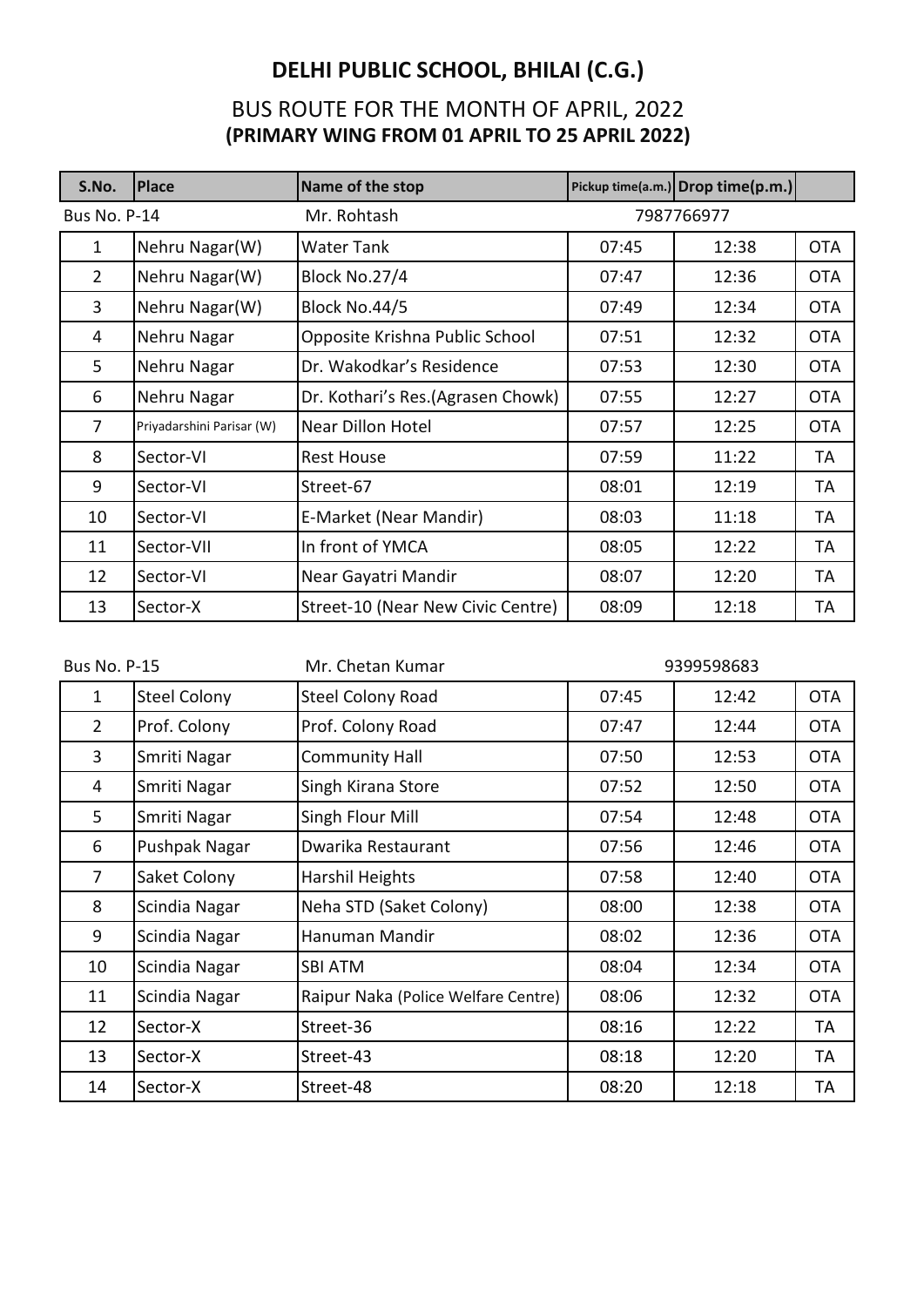| S.No.               | <b>Place</b> | Name of the stop                 |       | Pickup time(a.m.) Drop time(p.m.) |           |
|---------------------|--------------|----------------------------------|-------|-----------------------------------|-----------|
| <b>Bus No. P-16</b> |              | Mr. K.B. Yadav                   |       | 9669533121                        |           |
| $\mathbf{1}$        | Sector-1     | Street-8                         | 07:45 | 12:46                             | TA        |
| $\overline{2}$      | Sector-1     | Avenue 'C' (Near Qtr. No.49)     | 07:47 | 12:44                             | TA        |
| $\overline{3}$      | Sector-1     | C' Market                        | 07:49 | 12:42                             | TA        |
| 4                   | Sector-1     | Maintenance Office               | 07:51 | 12:40                             | TA        |
| 5                   | Sector-1     | Street-12                        | 07:53 | 12:38                             | TA        |
| 6                   | Sector-1     | Street-33                        | 07:55 | 12:36                             | TA        |
| $\overline{7}$      | Sector-1     | Street-18                        | 07:57 | 12:34                             | TA        |
| 8                   | Sector-1     | <b>Near Anil Stationery Mart</b> | 07:59 | 12:32                             | TA        |
| 9                   | Sector-1     | <b>Near Pant Stadium</b>         | 08:01 | 12:30                             | TA        |
| 10                  | Sector-1     | Sector-1 Park Corner             | 08:03 | 12:28                             | TA        |
| 11                  | Sector-1     | <b>CISF Chowk</b>                | 08:05 | 12:26                             | TA        |
| 12                  | Sector-IV    | Opposite Bhilai Vidyalaya        | 08:07 | 12:24                             | <b>TA</b> |
| 13                  | Sector-V     | Near BSNL colony                 | 08:09 | 12:22                             | TA        |
| 14                  | Sector-IV    | Street-22                        | 08:11 | 12:20                             | ТA        |

| <b>Bus No. P-17</b> |                    | Mr. R.C. Paul                   | 9424109785 |       |            |
|---------------------|--------------------|---------------------------------|------------|-------|------------|
| 1                   | Vaishali Nagar     | Maurya Talkies                  | 07:45      | 12:32 | <b>OTA</b> |
| $\overline{2}$      | Vaishali Nagar     | Digvijay Kirana Store           | 07:47      | 12:34 | <b>OTA</b> |
| 3                   | Vaishali Nagar     | <b>Indira Chowk</b>             | 07:49      | 12:36 | <b>OTA</b> |
| 4                   | Vaishali Nagar     | Near Happy Public School        | 07:51      | 12:38 | <b>OTA</b> |
| 5                   | Shanti Nagar       | Dussehra Maidan                 | 07:53      | 12:40 | <b>OTA</b> |
| 6                   | Kohka              | Hanuman Mandir                  | 07:55      | 12:42 | <b>OTA</b> |
| $\overline{7}$      | Kohka              | Kohka Chowk                     | 07:57      | 12:44 | <b>OTA</b> |
| 8                   | <b>Farid Nagar</b> | Nizami Chowk                    | 07:59      | 12:46 | <b>OTA</b> |
| 9                   | Radhika Nagar      | Devi Bhavan                     | 08:01      | 12:48 | <b>OTA</b> |
| 10                  | Radhika Nagar      | Shrivastava Parisar             | 08:03      | 12:50 | <b>OTA</b> |
| 11                  | Supela             | Near Khadim Footwear Show Room  | 08:05      | 12:29 | <b>OTA</b> |
| 12                  | Sector-VI          | Street-10 Near Bhilai Vidyalaya | 08:14      | 12:22 | <b>TA</b>  |
| 13                  | Sector-V           | Street-40                       | 08:16      | 12:20 | TA         |